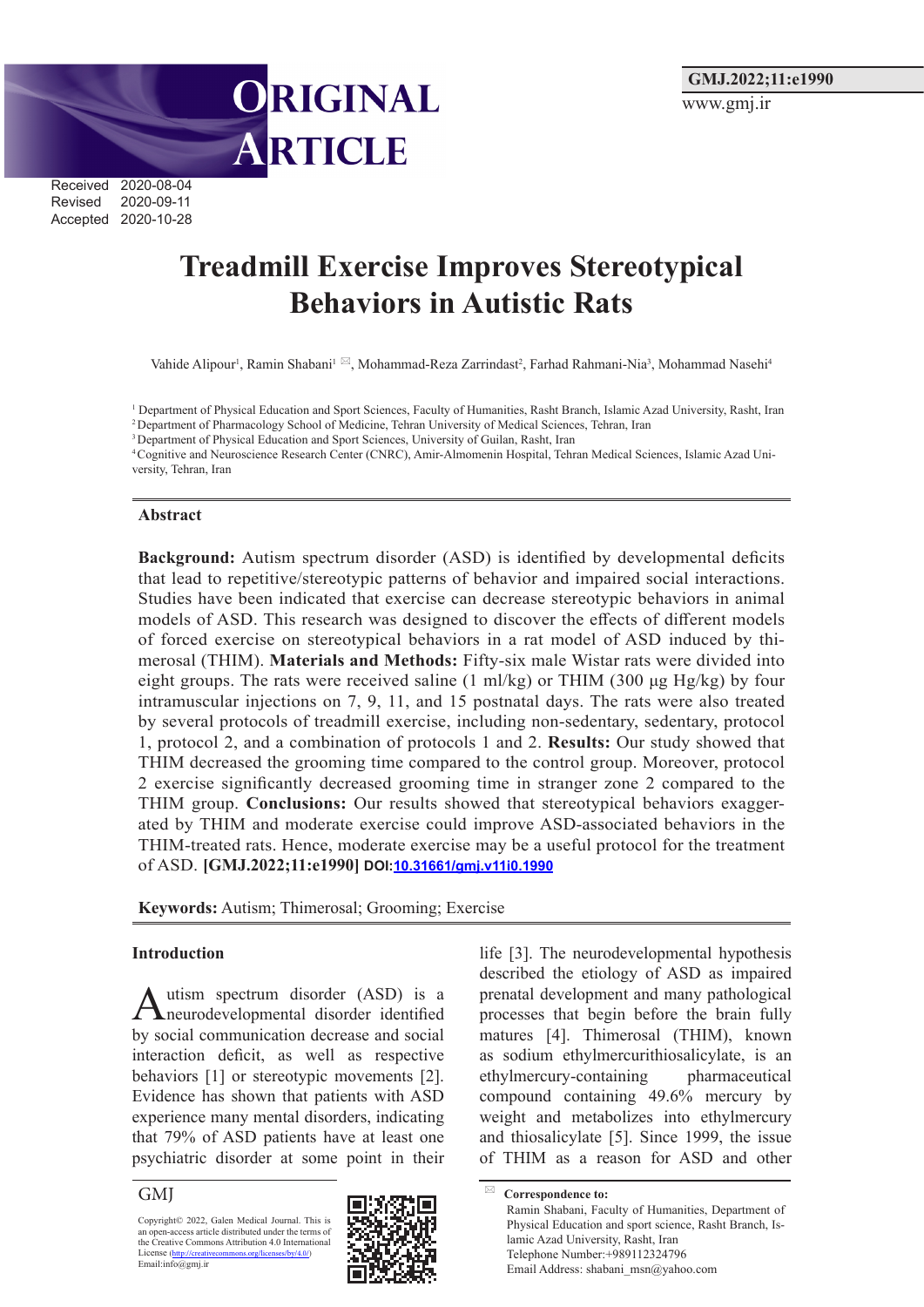important neurodevelopmental disorders has turned into a hot topic [6-8].

Unfortunately, there has been no certain medical treatment for ASD so far. Lack of effective treatments or medications showed a need to decrease stereotypical behaviors without critical side effects from medications. Evidence has shown the positive effects of exercise on ASD symptoms [9, 10]. It has been shown that customized physical education effectively decreases the stereotypical behaviors of a child with ASD and dramatically decreases anxiety in patients with ASD [11].

Iardanis and Aptesislis performed physical education and exercise for children with ASD to determine the effects on socialization, communication, and behavior [12]. They also demonstrated positive behavior associated with increased physical activity [12]. Pan *et al*. [11] evaluated the impact of the swimming programs on behavioral and social skills in children with ASD. The results demonstrated that it had been associated with a reduction in antisocial behavior problems [11]. Previous studies have also evaluated the impact of physical activity and exercise interventions on individuals with ASD [13, 14], resulting in positive outcomes. Thus, we examined the effects of different models of forced exercise on stereotypical behaviors in a rat model of ASD-induced by THIM.

## **Materials and Methods**

## *1. Animals*

Male Wistar rats (weighing 200-250g) were obtained from the animal house Institute of cognitive sciences studies (ICSS; Tehran, Iran). All rats had ad libitum access to food and water and were housed in a room with a standard temperature  $(22 \pm 2^{\circ}C)$  and a 12/12h light/dark cycle (lights on at 7). All tests were carried out between 9 h and 14 h, and each rat was tested only once.

## *2. Drugs*

THIM was purchased from Merck (Germany) and Acros (Acros organic, Thermo fisher scientific, USA) companies. THIM administration was done on postnatal days (PND) 7, 9, 11, and 15 at the dose of (300 μg Hg/ kg ((per kg) in a volume of 50 μl, intramuscular into the glutei maximi.

#### *3. Study Groups*

The 56 newborn rats were randomly divided into eight groups, and each group consisted of some subgroups. The schedule was as follows[15, 16]:

Group 1. Saline (1 ml/kg) was injected without exercise.

Group 2. Saline (1 ml/kg) was injected plus protocol 1 exercise (PND 21-50).

Group 3. Saline (1 ml/kg) was injected plus protocol 2 exercise (PND 51-80).

Group 4. Saline (1 ml/kg) was injected plus protocol 1 exercise (PND 21-50) and protocol 2 exercise (PND 51-80).

Group 5. THIM (300 μg Hg/kg) was injected without exercise

Group 6. THIM 300 μg Hg/kg) was injected per injection plus protocol 1 exercise (PND 21-50).

Group 7. THIM (300 μg Hg/kg) was injected per injection plus protocol 2 exercise (PND 51-80). Group 8- THIM (300 μg Hg/kg) was injected per injection plus protocol 1 exercise (PND 21-50) and protocol 2 exercise (PND 51-80).

#### *4. Exercise Protocols*

*4.1. Postnatal Teatment (Exercise Protocol 1)* The day of delivery was considered as PND. In PND groups, animals were put on the stationary treadmill (sedentary), pups from dams prenatally ran from PND 21 to PDN 50 (protocol 1).

At first, the rat pups of the exercise group were familiarized with the treadmill with a speed of 2m/min for 10 min/day on days 1 and 2 of exercise. Next, the animals were forced to run on the treadmill for 30 min once a day for 18 days.

The intensity of exercise applied for the exercise group was running at the speed of 2m/min for the first 5 min, 5m/min for the next 5 min, and the speed of 8 m/min for the last 20 min at an eight inclination. Control animals were put on stationary treadmills for the same period [17].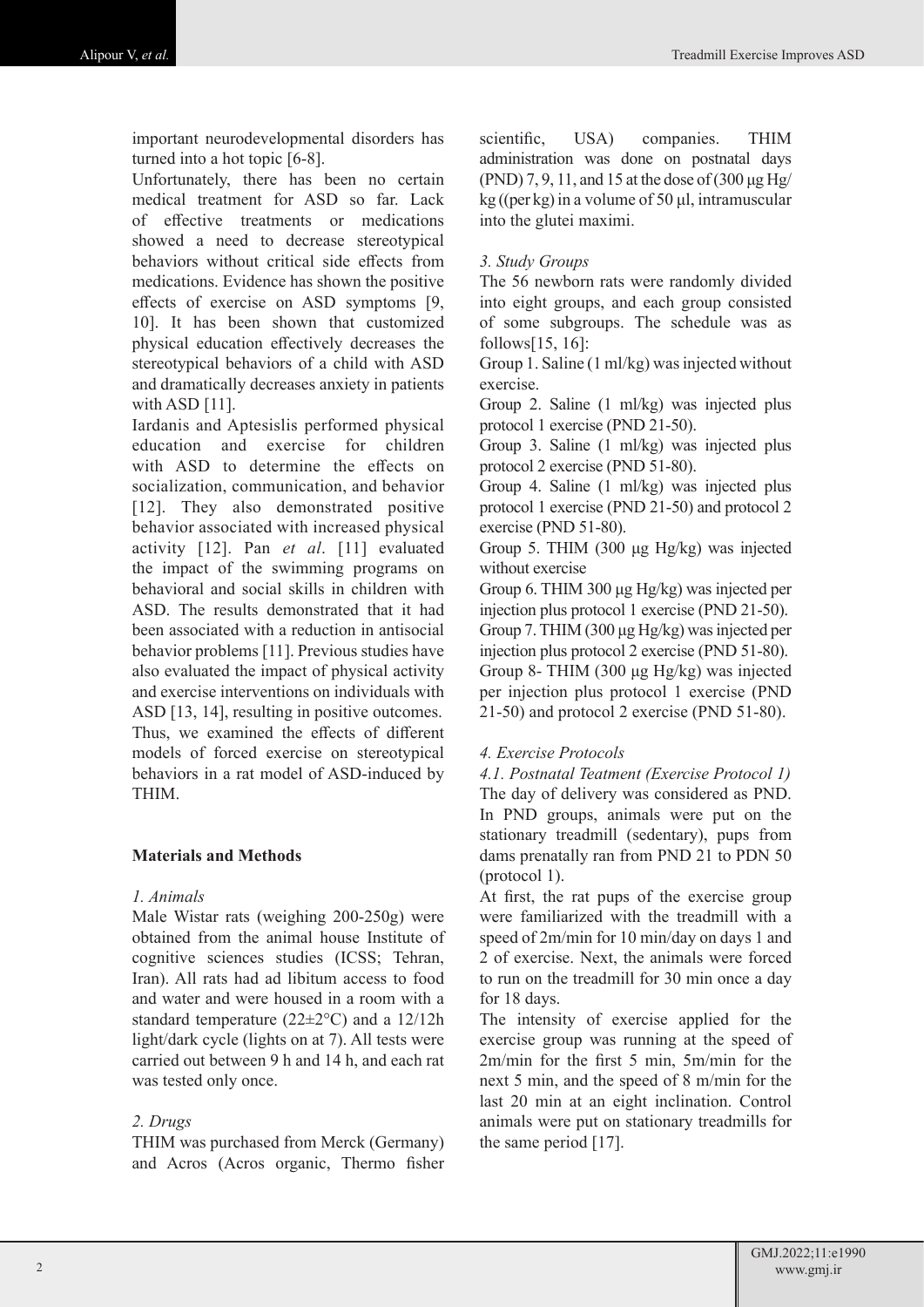

**Figure 1.** The effect of exercise protocols treatment on stereotypical behaviors (grooming) in the THIM-exposed rat. The rats received several kinds of exercise protocols in the presence or absence of THIM. The duration of grooming is an index of ASDlike behaviors. Seven rats were used in each group. The data are shown as mean±S.E.M. \*P<0.05 as compared to the sedentary/saline group as the control group. +P<0.05 as compared to the sedentary/THIM group as a control group.



**Figure 2.** The effect of exercise protocols treatment on locomotor activity in the THIM-exposed rat. The animals received some kinds of exercise protocols in the presence or absence of THIM. Seven animals were used in each group. The data are exhibited as mean±S.E.M.

#### *4.2 Exercise Protocol 2*

For this protocol, 51-80 days male Wistar rats were used at the beginning of all experiments. Rats ran as forced exercise on the treadmill at 0° inclination Sunday to Thursday during the light phase (9:00 am to 2:30 pm) for up to four weeks.

The treadmills were equipped with grids that induce a slight electric shock (average intensity of 0-0.05 mA with an inter-pulse interval of 1-2 seconds) to force the animals to run constantly [18].

#### *4.3. Exercise Protocol 1 + 2*

 Protocol 1 was achieved on PND 21-50, and the juvenile rat did running exercise with protocol 2 on PND 51-80 (Figure-1).

## *5. Grooming Behavior in Three-Chambered Social Interaction Room*

The duration of this stage was 10 minutes. The time of direct interactions between the subject rat and the containment lodging (stranger 1) or not lodging (stranger 2) rat individually and the duration of other behaviors such as selfgrooming was recorded and monitored.

#### *6. Open Field Test (OFT)*

The size of the open field cage in this study was 40 cm  $\times$  60 cm  $\times$  50 cm, which was prepared of white plastic. The cage floor was divided into 12 equal squares that were

observable by the experimenter. A video camera was located on top of the apparatus to record the tests. Each rat was located in the center of the cage. The number of locomotor activities in the apparatus was counted for 5 min. The apparatus was cleaned with ethanol 70% after each test [19].

#### *7. Ethical Issues*

Experiments were performed on Male Wistar rats (weighting 290-300 gr). The rats had free access to food and water and housed in room with an ambient temperature of 22±2°C and 12:12 hr light/dark cycle (lights on at 7.00 h). The animals were only handled for weighing, drug administration and cage cleaning (Co number: IR.IAU.LIAU.REC.1401.001). All procedures were approved by the Research and ethics committee of Rasht Branch, Islamic Azad University, Rasht, Iran (dissertation code: 117214423962001).

#### *8. Statistical Analysis*

At first, data normality of distribution and homogeneity of variance were evaluated. To assess stereotype behaviors in the threechamber paradigm test and locomotor activity on the open field test, two-way ANOVA was applied. All statistical tests were directed using SPSS (SPSS Inc., Chicago, IL). P<0.05 was considered to show statistical significance.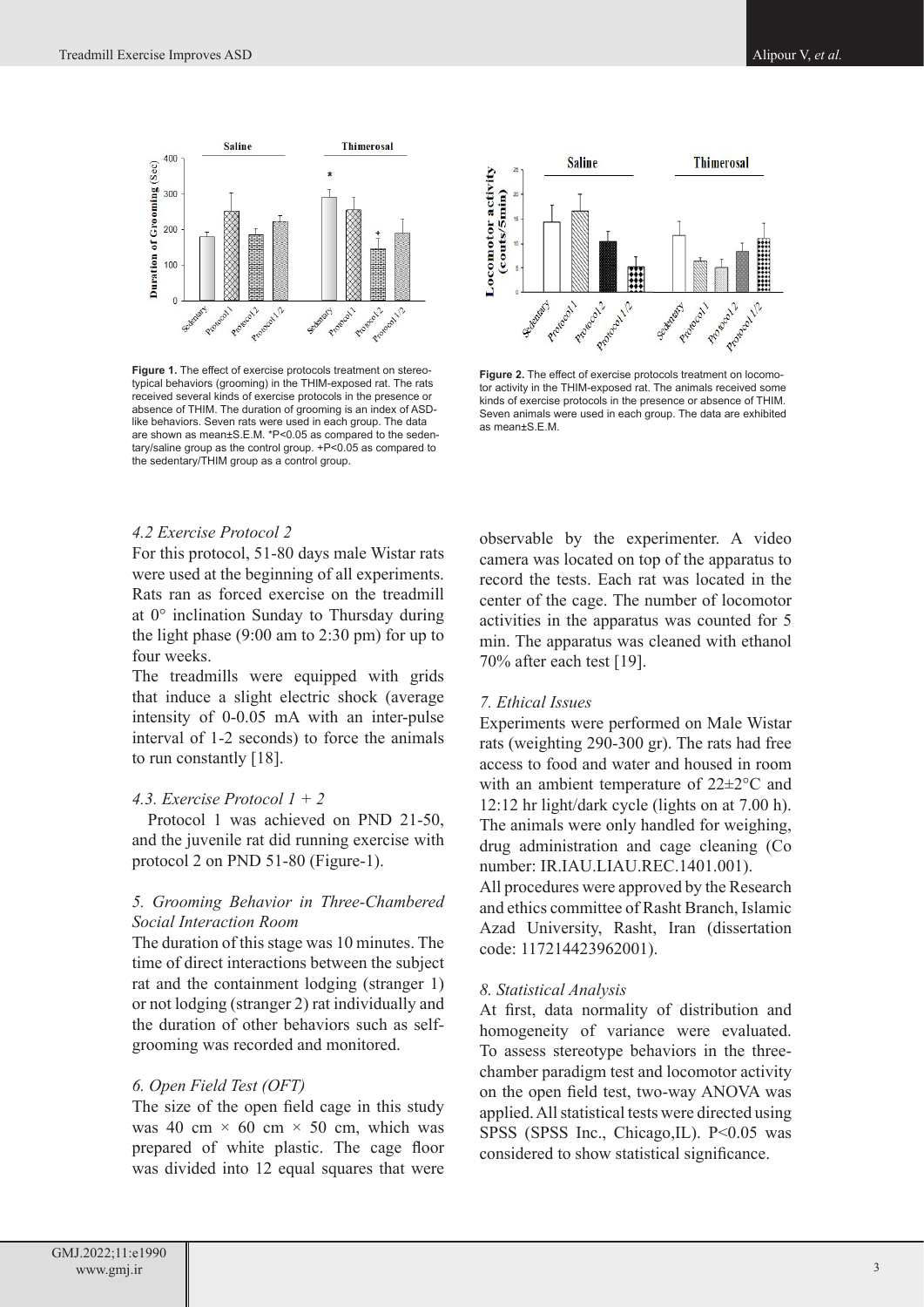#### **Results**

## *Effect of Exercise Protocols Treatment On Stereotyped Behaviors (Grooming) in the THIM-Exposed Rats*

Two-way ANOVA followed by posthoc analysis revealed that administration of THIM increased the duration of grooming while only protocol 2 restored this response (THIM effect F  $[1, 48] = 0.1$ , P<0.05; protocols effect F [3, 48]=3.25, P< 0.05; and THIM-protocol interaction effect F  $[3, 48] = 3.69$ , P<0.05; Figure-1).

## *Effect of Exercise Protocols Treatment On Locomotor Activity in the THIM-Exposed Rat*

Two-way ANOVA followed by posthoc analysis displayed that injection of THIM had no significant effect on locomotor activity (THIM effect F [1, 48]=2.85, P>0.05, protocols effect F [3, 48]=1.28, P>0.05; and THIM-protocol interaction effect F [3, 48]=1.14, P>0.05; Figure-2).

## **Discussion**

This research evaluated the effects of durationintensity of exercise on stereotyped behaviors in autistic rats. According to studies, many physiological changes in THIM-treated animals are similar to the symptoms of ASD. ASD is identified according to the characteristic neurobehavioral patterns such as stereotyped behaviors and movement impairment [20, 21], an increase in anxiety [20]. Thus in the present research, we measured these similar behaviors in a rat model of ASD. One of these behaviors is grooming. As we know, grooming is the main activity during the wakefulness phase of the rats [21]. Grooming usually manifests itself in response to unexpected stimuli, conflict situations, or frustration. This stress and conflict-related grooming are described as a displacement activity. Note that both novel and stressful stimuli can significantly augment the pituitaryadrenal system. This relationship between the novel and/or stressful stimuli and grooming as displacement activity is so important due to

the potency of adrenocorticotropic hormone (ACTH) and other pituitary peptides (ACTH, melanocyte-stimulating hormone [MSH], and β-MSH) to induce excessive grooming through intraventricular administration[22].

In this study, we showed that THIM administration could alleviate the ASD-like behavioral time (grooming) compared to the control group. Previous studies have also shown that THIM increased repetitive and stereotyped behaviors, the core symptoms of ASD [23, 24]. In these studies [23, 24], high-intensity aerobic activity can worsen stereotypic behaviors in children with ASD, while mild- and moderate-intensity aerobic activities induce great reductions in these behaviors. Previous studies have revealed that physical activity can improve stereotyped behaviors [9, 24]. It has been suggested that exercise-induced short-term decrease of stereotypic behaviors in individuals with ASD [14]. It has also been reported that a mere 3-min bout of running improves stereotypic behaviors in an autistic patient [25]. Furthermore, water-based exercise along with social skills training can dramatically improve the behaviors of patients with ASD [26]. Additionally, a previous study has reported that short- and low-moderate-intensity exercise in patients with ASD can significantly reduce self-stimulatory behaviors [26].

The therapeutic effect of exercise in ASD has been shown in many studies [27-29]. Unlike the present research, many previous studies have suggested that high-intensity exercise greatly decreased stereotyped behavior, and its therapeutic effect was much more than low-intensity exercise [26, 30-33]. On the other hand, some research did not reveal a therapeutic effect of intensity exercise on stereotyped behavior in individuals who do a running/jogging protocol for up to fifteen minutes. This result may be associated with the intensity of the exercise [31].

Moreover, researchers have declared that disruptions in neurotransmitter systems such as serotonin and dopamine have a main role in the induction of stereotypical behaviors in ASD [34]. Evidence links stereotypical behaviors to the function and level of dopamine and serotonin. It has been revealed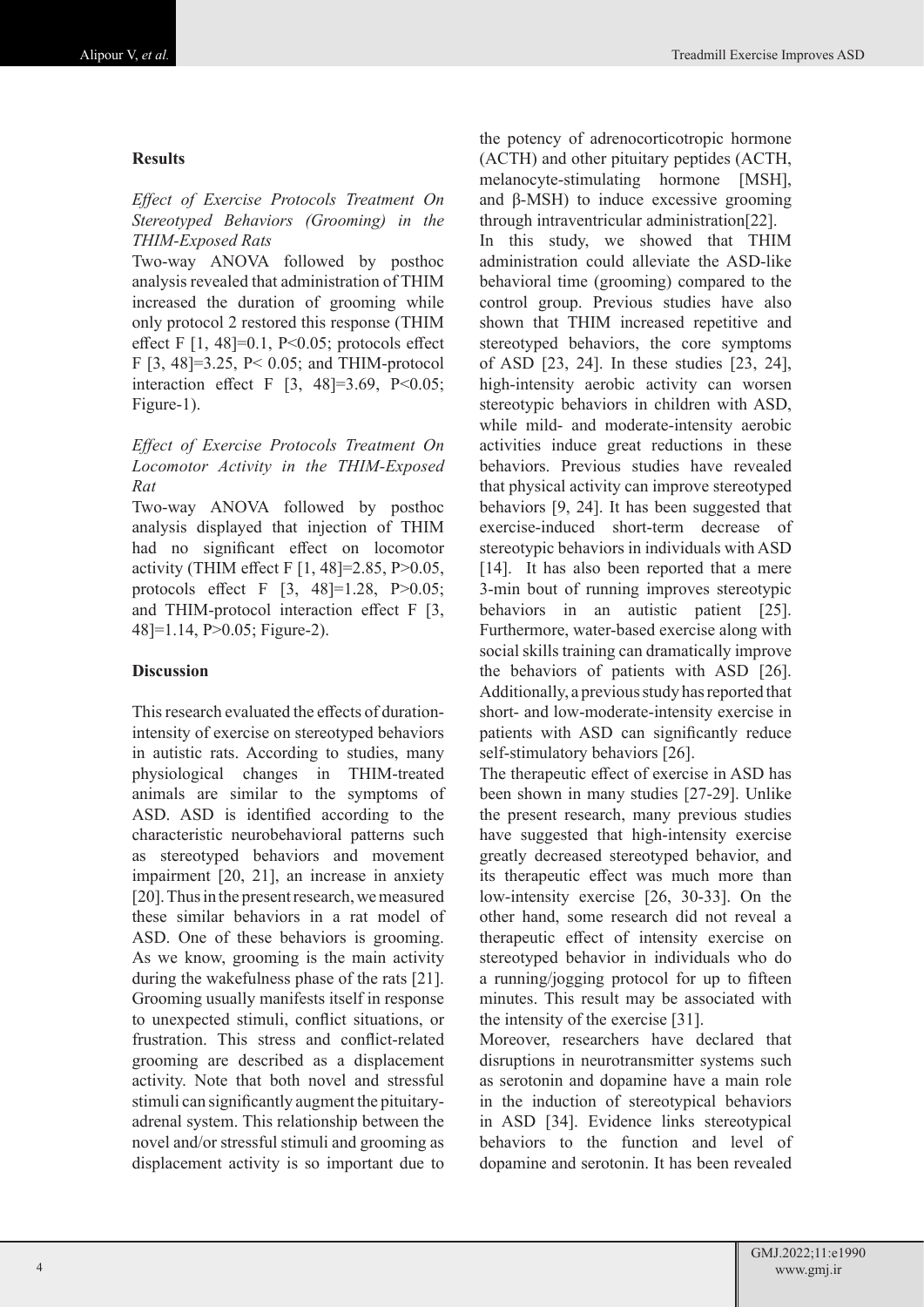that hyperserotonaemia is interconnected with declarative abilities and self-injuries behaviors in patients with ASD [35]. Research indicates that physical activities significantly change dopaminergic and serotoninergic systems and decrease stereotypical behaviors in ASD [36]. Several other factors play a strong role in decreasing grooming behavior in autistic rats. It has been shown that N-methyl-D-aspartate (NMDA) gene can induce long-lasting changes in cognition and behaviors [37]. NMDA can improve ASD-like behaviors via balancing excitatory-inhibitory circuits [38]. Exercise can be mediated through  $Ca2+$ influx via NMDA receptor, whose expression is enhanced following exercise. This process activates the mitogen-activated protein kinase (MAPK) cascade through Ca2+/

# **References**

- 1. Association AP. Diagnostic and statistical manual of mental disorders (DSM-5®): American Psychiatric Pub; 2013.
- 2. Brugha T, Cooper SA, McManus S, Purdon S, Smith J, Scott F, et al. Estimating the prevalence of autism spectrum conditions in adults: extending the 2007 adult psychiatric morbidity survey. The NHS Informaiton Centre. 2012.
- 3. Lever AG, Geurts HM. Psychiatric cooccurring symptoms and disorders in young, middle-aged, and older adults with autism spectrum disorder. J Autism Dev Disord. 2016;46(6):1916-30.
- 4. Petschenka G, Agrawal AA. How herbivores coopt plant defenses: natural selection, specialization, and sequestration. Curr Opin Insect Sci. 2016;14:17-24.
- 5. Geier DA, Kern JK, King PG, Sykes LK, Geier MR. A case-control study evaluating the relationship between Thimerosalcontaining Haemophilus influenzae Type b vaccine administration and the risk for a pervasive developmental disorder diagnosis in the United States. Biol Trace Elem Res. 2015;163(1-2):28-38.
- 6. Adamson P, Auty D, Ayres D, Backhouse C, Barr G, Betancourt M, et al. Improved search for muon-neutrino to electron-

calmodulin-dependent protein kinase[39, 40]. The activated MAPK affects many important factors, such as the cAMP response elementbinding protein that its expression is enhanced following exercise [41].

## **Conclusion**

Treatment with THIM increased the stereotypical behaviors. Also, stereotypical behaviors were reversed by moderate exercise. Hence, moderate exercise may be a beneficial method for the treatment of ASD.

## **Conflict of Interest**

The authors declare that they have no conflict of interest.

neutrino oscillations in MINOS. Phys Rev Lett. 2011;107(18):181802.

- 7. Gallagher C, Goodman M. Hepatitis B triple series vaccine and developmental disability in US children aged 1–9 years. Toxicological and Environmental Chemistry. 2008;90(5):997-1008.
- 8. Young HA, Geier DA, Geier MR. Thimerosal exposure in infants and neurodevelopmental disorders: an assessment of computerized medical records in the Vaccine Safety Datalink. J Neurol Sci. 2008;271(1-2):110-8.
- 9. Bahrami F, Movahedi A, Marandi SM, Abedi A. Kata techniques training consistently decreases stereotypy in children with autism spectrum disorder. Res Dev Disabil. 2012;33(4):1183-93.
- 10. Bahrami F, Movahedi A, Marandi SM, Sorensen C. The effect of karate techniques training on communication deficit of children with autism spectrum disorders. J Autism Dev Disord. 2016;46(3):978-86.
- 11. Pan C-Y, Tsai C-L, Hsieh K-W. Physical activity correlates for children with autism spectrum disorders in middle school physical education. Res Q Exerc Sport. 2011;82(3):491-8.
- 12. Iliadis I, Apteslis N. The role of physical education and exercise for children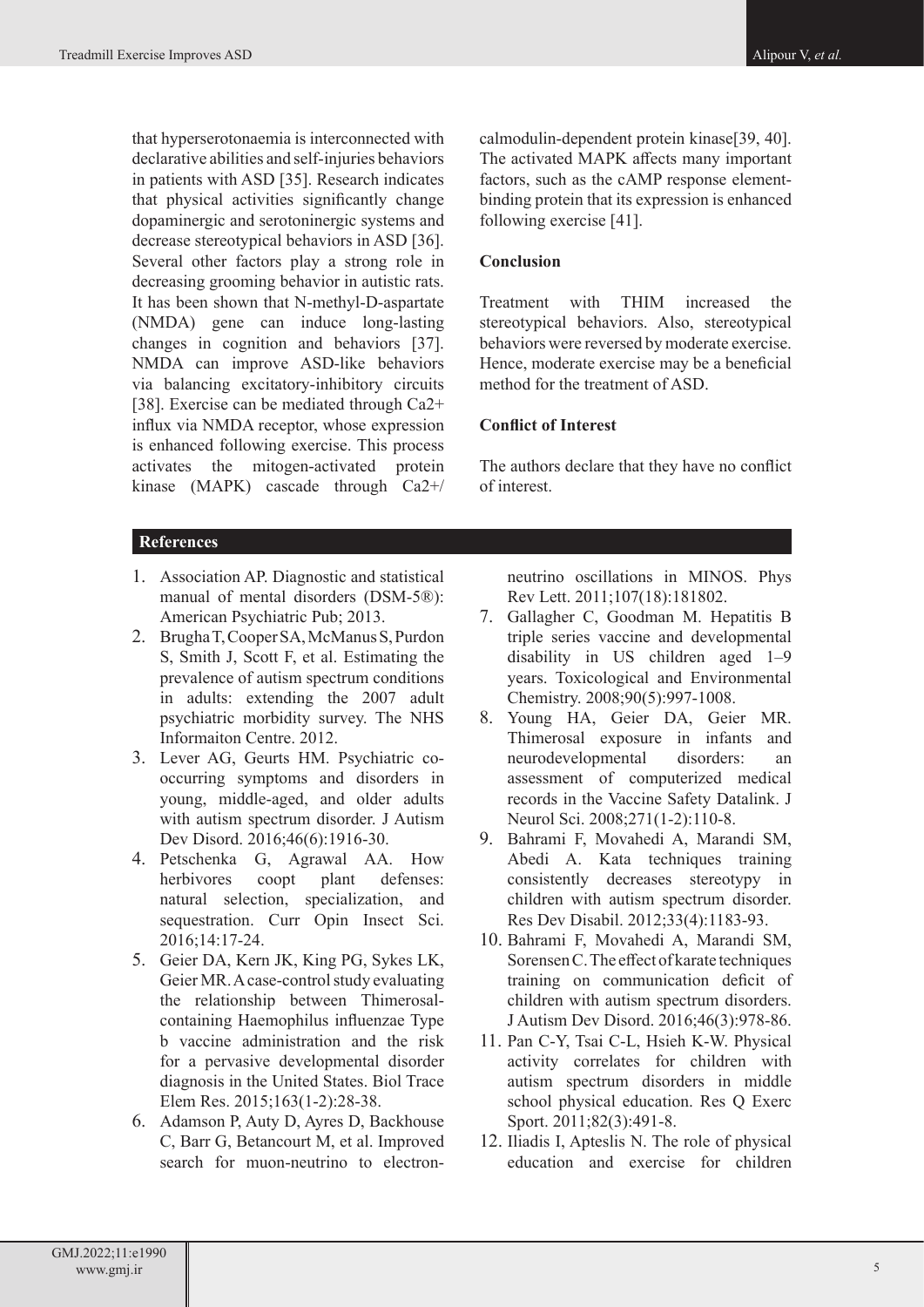with Autism Spectrum Disorder and the effects on socialization, communication, behavior, fitness, and quality of life. Dialogues in Clinical Neuroscience & Mental Health. 2020;3(1):71-81.

- 13. Sorensen C, Zarrett N. Benefits of physical activity for adolescents with autism spectrum disorders: A comprehensive review. Review Journal of Autism and Developmental Disorders. 2014;1(4):344- 53.
- 14. Petrus C, Adamson SR, Block L, Einarson SJ, Sharifnejad M, Harris SR. Effects of exercise interventions on stereotypic behaviours in children with autism spectrum disorder. Physiother Can. 2008;60(2):134-45.
- 15. Carneiro MFH, Souza JMO, Grotto D, Batista BL, de Oliveira Souza VC, Barbosa Jr F. A systematic study of the disposition and metabolism of mercury species in mice after exposure to low levels of thimerosal (ethylmercury). Environ Res. 2014;134:218-27.
- 16. Hornig M, Chian D, Lipkin WI. Neurotoxic effects of postnatal thimerosal are mouse strain dependent. Mol Psychiatry. 2004;9(9):833-45.
- 17. Kim D-H, Ko I-G, Kim B-K, Kim T-W, Kim S-E, Shin M-S, et al. Treadmill exercise inhibits traumatic brain injuryinduced hippocampal apoptosis. Physiol Behav. 2010;101(5):660-5.
- 18. Zagaar M, Alhaider I, Dao A, Levine A, Alkarawi A, Alzubaidy M, et al. The beneficial effects of regular exercise on cognition in REM sleep deprivation: behavioral, electrophysiological and molecular evidence. Neurobiol Dis. 2012;45(3):1153-62.
- 19. Ebrahimi-Ghiri M, Shahini F, Khakpai F, Zarrindast MR. Antinociceptive and antidepressive efficacies of the combined ineffective doses of S-ketamine and URB597.Naunyn Schmiedebergs Arch Pharmacol. 2019;392(11):1393-400.
- 20. Gjevik E, Eldevik S, Fjæran-Granum T, Sponheim E. Kiddie-SADS reveals high rates of DSM-IV disorders in children and adolescents with autism spectrum disorders. J Autism Dev Disord. 2011;41(6):761-9.
- 21. Staples KL, Reid G. Fundamental movement skills and autism spectrum disorders. J Autism Dev Disord. 2010;40(2):209-17.
- 22. Dodonova S, Bobyntsev I, Belykh A, Telegina I, Muzaleva YA, Andreeva L, et al. Effects of peptides ACTH6–9 PGP and ACTH4–7-PGP on anxiety levels in rats in punished and unpunished behavior. Neuroscience and Behavioral Physiology. 2020;50(9):1203-8.
- 23. Olczak M, Duszczyk M, Mierzejewski P, Meyza K, Majewska MD. Persistent behavioral impairments and alterations of brain dopamine system after early postnatal administration of thimerosal in rats. Behav Brain Res. 2011;223(1):107- 18.
- 24. Schmitz SO, McFadden BA, Golem DL, Pellegrino JK, Walker AJ, Sanders DJ, et al. The Effects of Exercise Dose on Stereotypical Behavior in Children with Autism. Med Sci Sports Exerc. 2017;49(5):983-90.
- 25. Gordon R, Handleman JS, Harris SL. The effects of contingent versus noncontingent running on the out-of-seat behavior of an autistic boy. Child & family behavior therapy. 1986;8(3):37-44.
- 26. Kern L, Koegel RL, Dunlap G. The influence of vigorous versus mild exercise on autistic stereotyped behaviors. Journal of autism and developmental disorders. 1984;14(1):57-67.
- 27. Brand S, Jossen S, Holsboer-Trachsler E, Puehse U, Gerber M. Impact of aerobic exercise on sleep and motor skills in children with autism spectrum disorders–a pilot study. Neuropsychiatr Dis Treat. 2015;11:1911.
- 28. Bremer E, Lloyd M. School-based fundamental-motor-skill intervention for children with autism-like characteristics: an exploratory study. Adapt Phys Activ Q. 2016;33(1):66-88.
- 29. Ketcheson L, Hauck J, Ulrich D. The effects of an early motor skill intervention on motor skills, levels of physical activity, and socialization in young children with autism spectrum disorder: A pilot study. Autism. 2017;21(4):481-92.
- 30. Lang R, Koegel LK, Ashbaugh K,